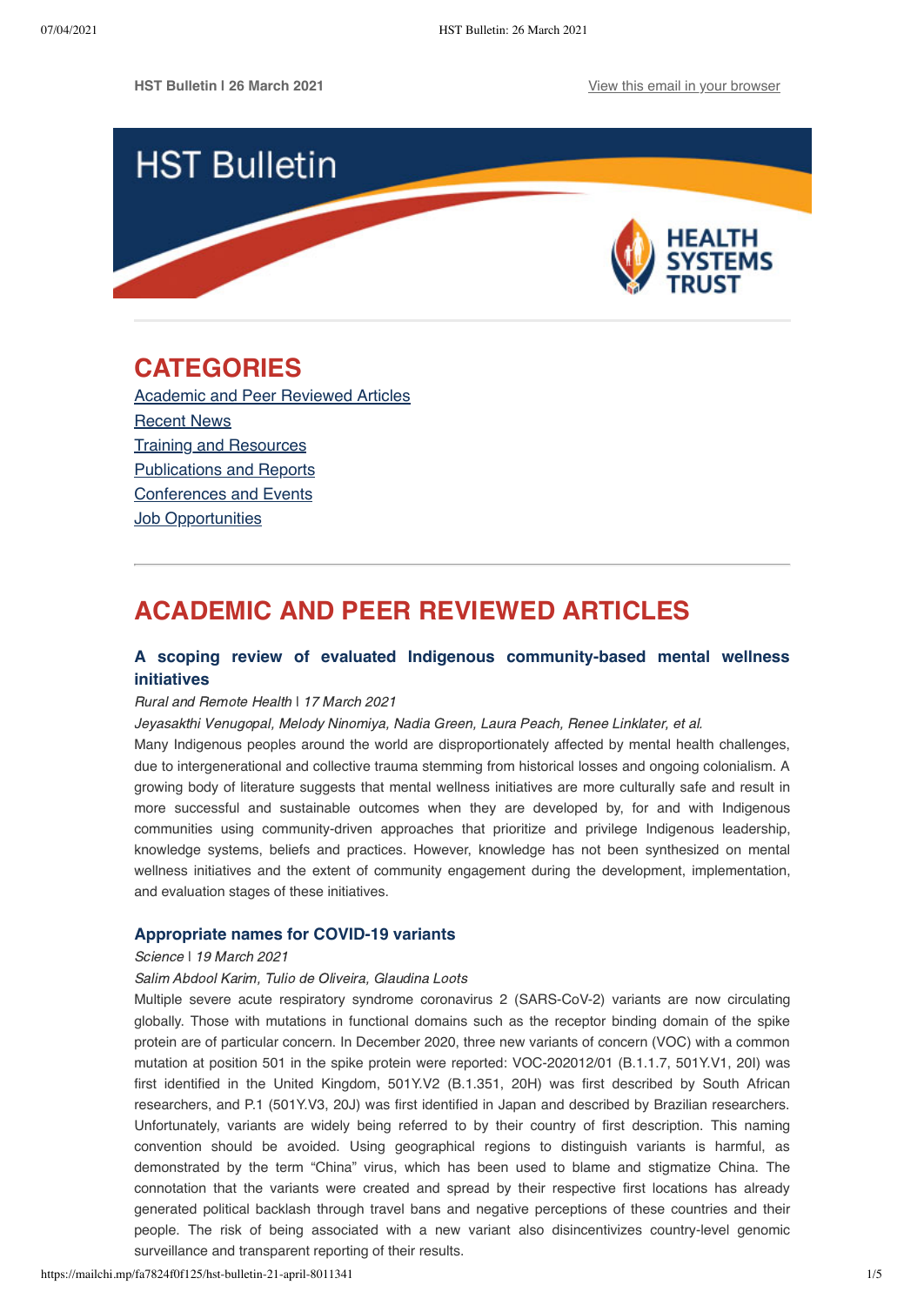# **[Routine asymptomatic testing strategies for airline travel during the COVID-19](https://www.thelancet.com/journals/laninf/article/PIIS1473-3099(21)00134-1/fulltext) pandemic: a simulation study**

### The Lancet Infectious Diseases ǀ 22 March 2021

Mathew Kiang, Elizabeth Chin, Benjamin Huynh, Lloyd Chapman, Isabel Rodríguez-Barraquer, et al. Routine viral testing strategies for SARS-CoV-2 infection might facilitate safe airline travel during the COVID-19 pandemic and mitigate global spread of the virus. However, the effectiveness of these test-andtravel strategies to reduce passenger risk of SARS-CoV-2 infection and population-level transmission remains unknown.

# **[The need to prioritise childhood tuberculosis case detection](https://www.thelancet.com/journals/lancet/article/PIIS0140-6736(21)00672-3/fulltext#.YFm37MWvTcU.twitter)**

#### The Lancet | 22 March 2021

### Esin Nkereuwem, Beate Kampmann, Toyin Togun

With 10 years left to the WHO End TB Strategy's interim milestones of 80% reduction in new tuberculosis cases and 90% reduction in tuberculosis deaths by 2030 compared with 2015, little progress has been made. The COVID-19 pandemic has worsened the situation because of its negative impact on tuberculosis case detection and reduced access to tuberculosis treatment and prevention services globally. In a worst-case scenario, COVID-19 might have resulted in up to 400 000 excess tuberculosis deaths in 2020, which would mean the worldwide number was similar to that in 2012. Estimates suggest that the COVID-19 pandemic could cause an additional 6·3 million tuberculosis cases globally between 2020 and 2025, with the most vulnerable populations, especially children, at risk. These extreme outcomes would slow or reverse any progress made towards the tuberculosis treatment and prevention milestones and targets.

## **[Another Explanation for Why Cloth Masks Reduce COVID-19 Severity](https://jamanetwork.com/journals/jama/fullarticle/2777695?guestAccessKey=967ee6b5-048e-45ab-9f34-4b062982984e&utm_source=twitter&utm_medium=social_jama&utm_term=4646881554&utm_campaign=article_alert&linkId=114161459)**

#### JAMA Network | 23 March 2021

It's not just the mask, it's the humidity created inside the mask that helps protect against severe COVID-19, a recent study by National Institutes of Health (NIH) researchers suggests. The use of cloth masks has been linked with decreased disease severity, which is surprising considering such masks aren't good at filtering out the smallest aerosol particles that can reach the lower respiratory tract, the researchers wrote. They tested 4 types of masks: an N95 respirator, a 3-ply disposable surgical mask, a 2-ply cottonpolyester mask, and a heavy cotton mask. Volunteers breathed into a sealed steel box, and the scientists then measured the humidity level inside it. With no mask, the water vapor of exhaled breath filled the box, increasing humidity. But when the volunteers wore any of the 4 types of masks, humidity levels in the box declined because the masks trapped most of the water vapor in their exhaled breath. The researchers noted that the volunteers' faces fit tightly against high-density foam rubber surrounding the opening in the box, eliminating leakage around the masks' edges. Increased humidity of inhaled air hydrates the respiratory epithelium, which is known to benefit the immune system. It also promotes the removal of mucus, and potentially harmful particles within it, from the lungs. High humidity can also enhance production of interferons that fight viruses. "High levels of humidity have been shown to mitigate severity of the flu, and it may be applicable to severity of COVID-19 through a similar mechanism," coauthor Adriaan Bax, PhD, a biophysicist at the National Institute of Diabetes and Digestive and Kidney Diseases, said in a statement.

### **[Digital tools for mental health in a crisis](https://www.thelancet.com/journals/landig/article/PIIS2589-7500(21)00045-5/fulltext)**

#### The Lancet Digital Health | 1 April 2021

## Editorial| Volume 3, Issue 4

In January, 2021, WHO member states stressed the importance of integrating mental health into response and preparedness plans for public health emergencies, such as the current COVID-19 pandemic. To meet these aims, the WHO Executive Board urged member states to develop and strengthen services for mental health and psychosocial support (MHPSS) by promoting equitable access to remote health services during the pandemic and beyond, and to study the impact of the pandemic on mental health. What has been the role of digital tools for mental health during the pandemic thus far, and how might it help health services identify challenges that are still to come? The COVID-19 pandemic has been associated with a substantial amount of distress experienced by people both with and without a prior mental health diagnosis. However, the necessary restrictions of lockdown have limited physical access to mental health services. A study by Mansfield and colleagues published in The Lancet Digital Health found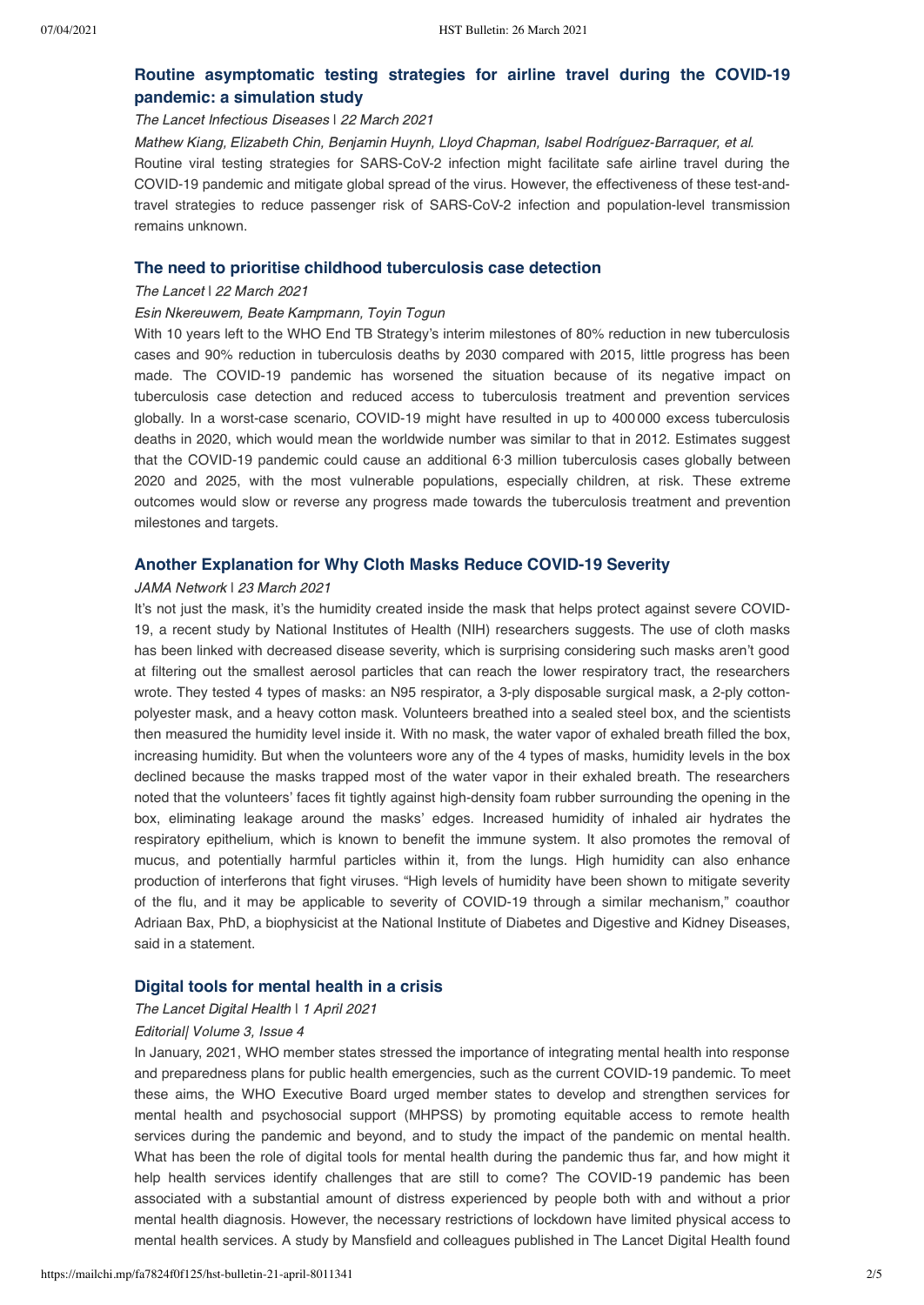a substantial decrease in the number of primary care contacts for mental health conditions following the introduction of the first UK lockdown in March, 2020. This study highlights the need for alternative means of delivering mental health services.

**[\(Return to Top\)](#page-0-1)**

# <span id="page-2-0"></span>**TRAINING AND RESOURCES**

# **[e-Learning Course on Cross-Programmatic Efficiency Analysis](https://www.who.int/news-room/events/detail/2021/03/10/default-calendar/e-learning-course-on-cross-programmatic-efficiency-analysis)**

World Health Organization ǀ 10 March 2021 – 31 December 2022

This module on Cross-Programmatic Efficiency Analysis will provide you with an approach to analysing efficiency across health programmes within a health system. Using WHO's System-wide approach to analysing efficiency across health programmes, you will learn how to unpack health programmes based on their common health system functions – financing, governance, service delivery, and creating resources (e.g. supply chain, information systems, health workers) – to understand how they interact with one another and the overall system, and where inefficiencies can be identified. These crossprogrammatic inefficiencies include duplications or misalignments across core health system functions. This module is divided into six sub-sections and should take roughly 45 minutes to 1 hour to complete. After completing this module, you will know how to identify inefficiencies by taking a system-wide approach and learn how to address these inefficiencies through targeted reforms. This e-learning module is open to the public and is directed towards leaders, managers, practitioners, and technical staff from both programme and system perspectives. This includes country-level health authorities, WHO country/regional/headquarter staff, researchers, and development partners. This is a supplementary module to WHO's "e-Learning Course on Health Financing Policy for universal health coverage (UHC)." It is strongly encouraged to complete this course before starting this module.

# **[5th Access to COVID-19 Tools \(ACT\) Accelerator Facilitation Council Meeting](https://www.who.int/news-room/events/detail/2021/03/23/default-calendar/5th-access-to-covid-19-tools-(act)-accelerator-facilitation-council-meeting)**

World Health Organization | 23 March 2021 Agenda focus: Achieving our ACT-A diagnostics & therapeutics goals for 2021: what's holding us back? Where do we have to focus to rapidly scale up vaccine supply to COVAX? Co-hosts: Dr Tedros Adhanom Ghebreyesus, Director-General, WHO Stella Kyriakides, Commissioner for Health and Food Safety, European Commission Co-Chairs: Dr Zweli Mkhize, Minister of Health, South Africa Mr Dag-Inge Ulstein, Minister of International Development, Norway

**[\(Return to Top\)](#page-0-1)**

# <span id="page-2-1"></span>**PUBLICATIONS AND REPORTS**

# **[Global AIDS Strategy for 2021-2026](https://www.unaids.org/en/resources/documents/2021/PCBSS_Global_AIDS_Strategy_2021-2026?fbclid=IwAR2m0_bVu_Rzz9x2hsnI-yqxmlXJvldBBKbaL6UCYNjR61KMQoul0GaW9W0)**

The new Global AIDS Strategy (2021–2026) seeks to reduce the inequalities that drive the AIDS epidemic and put people at the centre to get the world on-track to end AIDS as a public health threat by 2030. Decades of experience and evidence from the HIV response show that intersecting inequalities are preventing progress towards ending AIDS. Developed by the Joint United Nations Programme on HIV/AIDS (UNAIDS)4 and to be adopted by the UNAIDS Programme Coordinating Board (PCB), this Strategy lays out a framework for transformative action to reduce these inequalities by 2025 and to get every country and every community on-track to end AIDS by 2030. The Strategy uses an inequalities lens to identify, reduce and end inequalities that represent barriers to people living with and affected by HIV, countries and communities from ending AIDS. The Strategy is being adopted during the Decade of Action to accelerate progress towards the Sustainable Development Goals (SDGs), and makes explicit contributions to advance goals and targets across the SDGs. The Strategy builds on an extensive review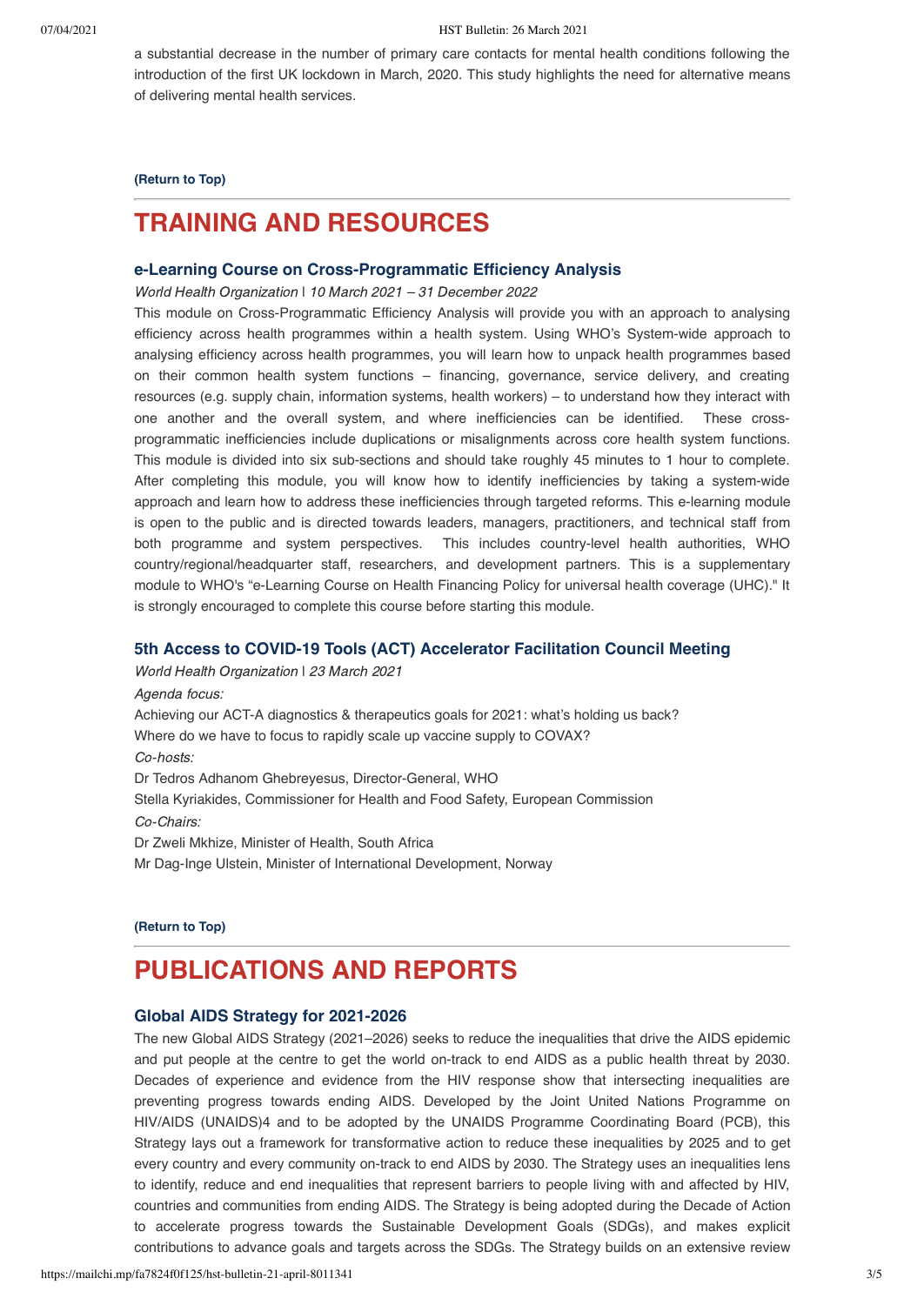#### 07/04/2021 HST Bulletin: 26 March 2021

of the available evidence and a broad-based, inclusive, consultative process in which over 10,000 stakeholders from 160 countries participated. The results from the UNAIDS Fast-Track Strategy 2016– 2021 informed the development of the new Strategy, including the Programme Coordinating Board (PCB) decision to develop the Global AIDS Strategy "by maintaining the critical pillars that have delivered results in the current Fast-Track Strategy, its ambition and the principles underpinning it to the end of 2025, but also enhance the current Strategy to prioritize critical areas that are lagging behind and need greater attention."

**[\(Return to Top\)](#page-0-1)**

# <span id="page-3-0"></span>**CONFERENCES AND EVENTS**

# **[South African Spine Society Congress](https://www.mpconsulting.co.za/events/791/south-african-spine-society-sass-congress-2021)**

South African Spine Society Congress strives to achieve and maintain the highest standard of excellence and ethical practice in the treatment of patients with spinal disorders. It supports proper scientific research and the sharing of such knowledge through publications, congresses, courses and interaction with other similar international organisations.

Start Date: 20 May 2021 End Date: 22 May 2021

**[\(Return to Top\)](#page-0-1)**

<span id="page-3-1"></span>

Please note that there are currently no vacancies available.

**[\(Return to Top\)](#page-0-1)**



Copyright © 2018 Health Systems Trust, All rights reserved.

**Our mailing address is:** hst@hst.org.za

Want to change how you receive these emails? You can [update your preferences](https://hst.us14.list-manage.com/profile?u=72d7614ab973e486252cafb97&id=ac4ca52ce0&e=[UNIQID]&c=26b474a272) or [unsubscribe from this list](https://hst.us14.list-manage.com/unsubscribe?u=72d7614ab973e486252cafb97&id=ac4ca52ce0&e=[UNIQID]&c=26b474a272)